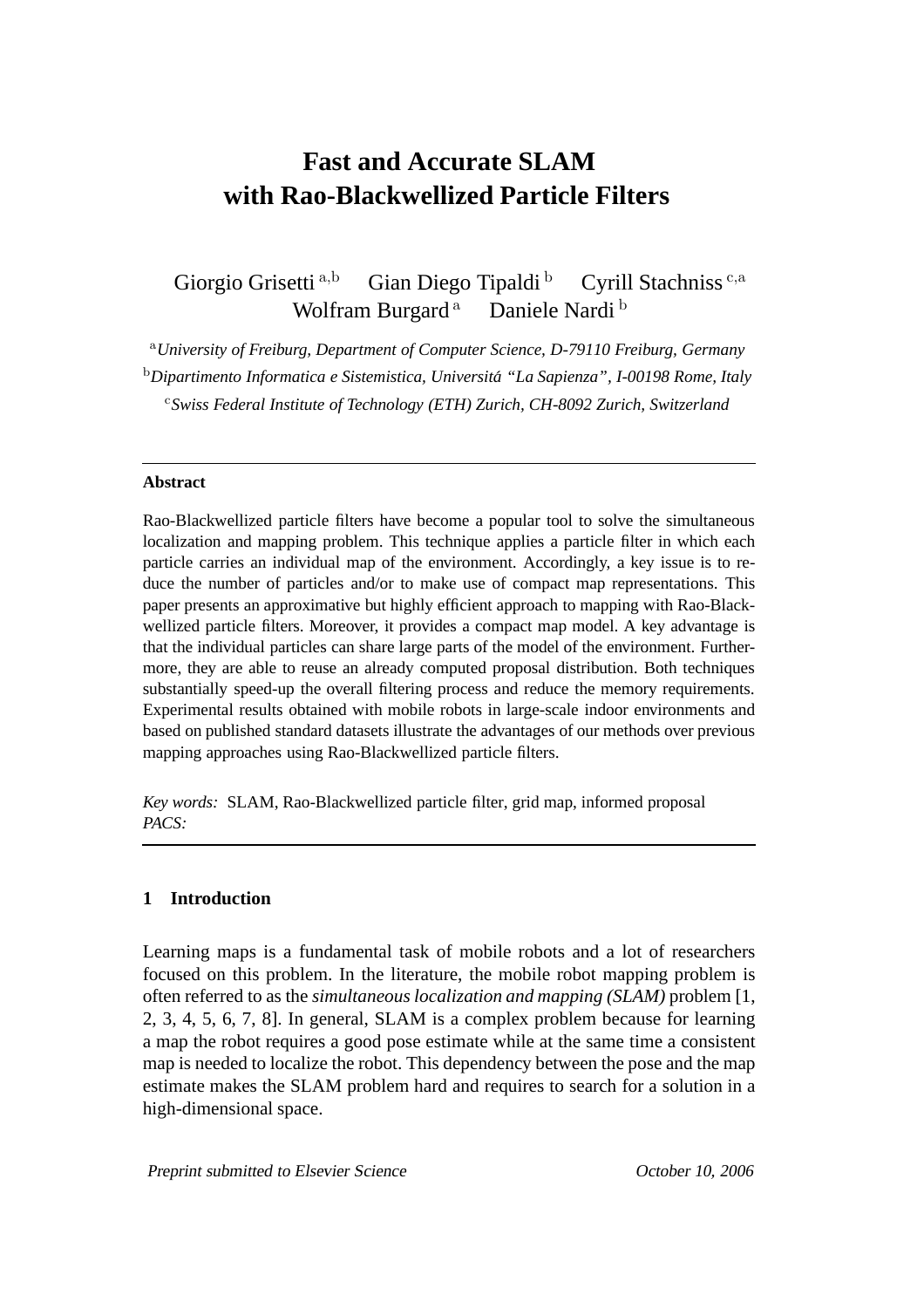Murphy, Doucet, and colleagues [7, 9] introduced Rao-Blackwellized particle filters (RBPFs) as an effective means to solve the SLAM problem. The main problem of Rao-Blackwellized particle filters lies in their complexity, measured in terms of the number of particles required to learn an accurate map. Reducing this quantity is one of the major challenges for this family of algorithms.

The contribution of this paper is a technique that reduces the computational and the memory requirements in the context of mapping with Rao-Blackwellized particle filters. In this way, it becomes feasible to maintain a comparably large set of particles online. This is achieved by enabling a subset of samples to share large parts of the map and to use the same proposal distribution. Our system allows a standard laptop computer to perform all computations necessary to learn accurate maps with more than one thousand samples online.

This paper is organized as follows. After the discussion of related work, we briefly introduce mapping with RBPFs. We then describe our technique for efficiently drawing particles from a proposal distribution. After this, we present our map representation and the concept of particle clusters. Finally, we show experiments illustrating the improvements of our approach to map learning with RBPFs.

# **2 Related Work**

The estimation techniques for the SLAM problem can be classified according to their underlying basic principle. The most popular approaches are extended Kalman filters (EKFs), maximum likelihood techniques, sparse extended information filters (SEIFs), and Rao Blackwellized particle filters (RBPFs). The effectiveness of the EKF approaches comes from the fact that they estimate a fully correlated posterior over landmark maps and robot poses [10, 11]. Their weakness lies in the strong assumptions that have to be made on the robot motion model and the sensor noise. Moreover, in the basic framework the landmarks are assumed to be uniquely identifiable. There exist techniques [12] to deal with unknown data association in the SLAM context, however, if certain assumptions are violated, the filter is likely to diverge [13].

Thrun *et al.* [8] proposed a SEIF method which is based on the inverse of the covariance matrix. In this way, measurements can be integrated efficiently. Eustice *et al.* [14] presented an improved technique to accurately compute the error-bounds within the SEIF framework and thus reduces the risk of becoming overly confident. Paskin [15] presented a solution to the SLAM problem using thin junction trees. This reduces the complexity compared to EKF-based approaches since thinned junction trees provide a linear-time filtering operation.

An alternative approach is to use a maximum likelihood algorithm that computes a map by constructing a network of relations. The relations represent the spatial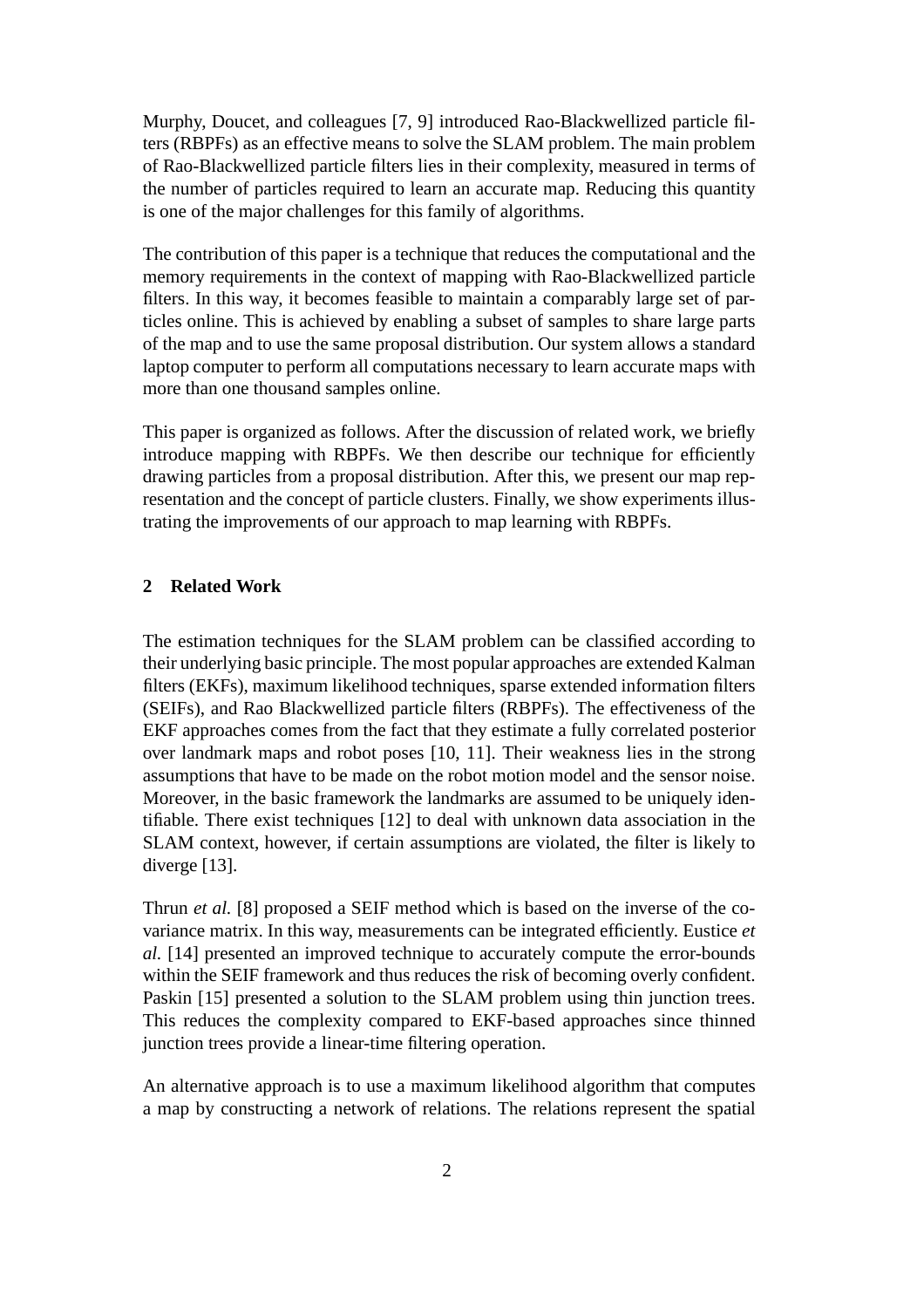constraints between the poses of the robot [3, 16]. The main difference to RBPFs is that the maximum likelihood approach can only track a single mode of the distribution about the trajectory of the robot. It computes the solution by minimizing the least square error introduced by the constraints.

Lisien *et al.* [17] realized an hierarchical map model in the context of SLAM and reported that this improves loop-closing. Bosse *et al.* [18] describe a generic framework for SLAM in large-scale environments. They use a graph structure of local maps with relative coordinate frames similar to the work described in [19]. This approach is able to reduce the complexity of the overall problem and it better deals with the linearizations in the context of EKF-SLAM. Our approach is related to this framework since we also use local maps attached to a graph structure to model the environment. However, our motivation to use such a map representation is to allow multiple particles to share local maps and to compute the proposal distributions in an efficient way.

Murphy [7] introduced Rao-Blackwellized particle filters as an effective means to solve the SLAM problem. Each particle in a RBPF represents a potential trajectory of the robot and a map of the environment. The framework has been subsequently extended by Montemerlo *et al.* [5, 6] for approaching the SLAM problem with landmarks. To learn accurate grid maps, Hähnel *et al.* [4] presented an improved motion model that reduces the number of required particles. A combination of the approach of Hähnel *et al.* and Montemerlo *et al.* as been presented by Grisetti *et al.* [2], which extends the ideas of FastSLAM-2 [5] to the grid map case. We present in this paper an approximative solution to RBPF-based mapping which describes how to draw particles and how to represent the maps of the particles so that the system can be executed significantly faster and needs less memory resources.

There exist other approaches to mapping with RBPFs like DP-SLAM [1] that provide a compact map representation. This approach stores an ancestry tree of particles. Furthermore, each cell of their grid map maintains a tree of poses from which that cell has been observed. This allows the system to store the map hypotheses in an compact manner. Additionally, the resampling can be carried out more efficiently. In contrast to that, our map representation enables us to reuse already computed proposal distributions for multiple samples. This is done by carrying out a coordinate transformation between the reference frames stored in our graph structure.

The contribution of this paper is a computational and memory efficient Rao-Blackwellized particle filter for SLAM. Our approach allows the robot to efficiently determine the proposal distributions to sample the next generation of particles in an approximative manner. Additionally, we present a compact map model in which multiple particles share local maps. This enables us to maintain substantially more samples with less memory and computational requirements compared to state-ofthe-art mapping approach using Rao-Blackwellized particle filters.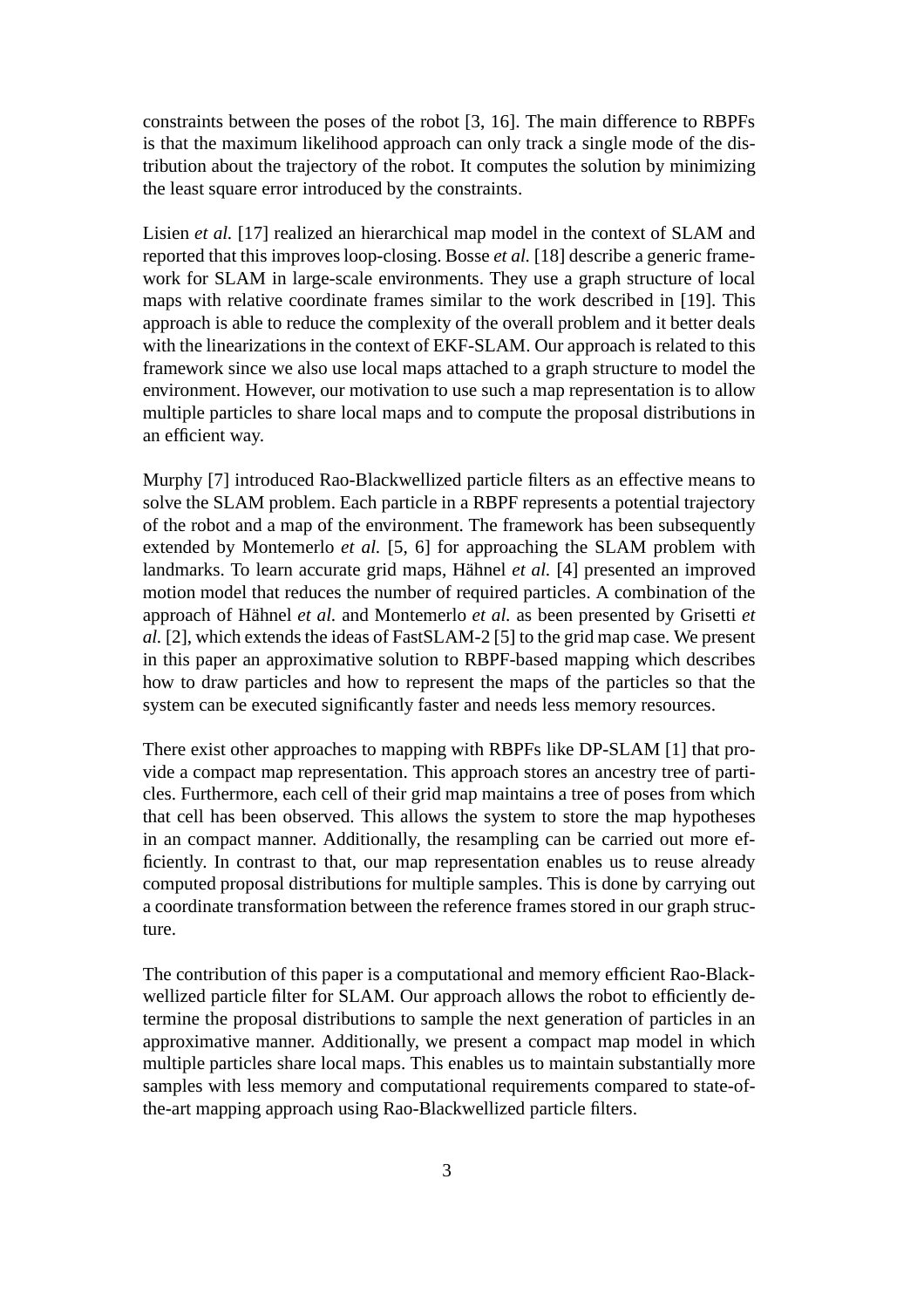#### **3 Learning Maps with Rao-Blackwellized Particle Filters**

The key idea of the Rao-Blackwellized particle filter for SLAM is to estimate the joint posterior  $p(x_{1:t}, m \mid z_{1:t}, u_{1:t-1})$  about the trajectory  $x_{1:t} = x_1, \ldots, x_t$  of the robot and the map m of the environment given the observations  $z_{1:t} = z_1, \ldots, z_t$  and odometry measurements  $u_{1:t-1} = u_1, \ldots, u_{t-1}$ . It does so by using the following factorization:

$$
p(x_{1:t}, m \mid z_{1:t}, u_{1:t-1}) = p(x_{1:t} \mid z_{1:t}, u_{1:t-1}) p(m \mid x_{1:t}, z_{1:t}) \tag{1}
$$

In this equation, the posterior  $p(x_{1:t} | z_{1:t}, u_{1:t-1})$  is similar to the localization problem, since only the trajectory of the vehicle needs to be estimated. This estimation is performed using a particle filter which incrementally processes the observations and the odometry readings as they are available. The second term  $p(m \mid x_{1:t}, z_{1:t})$ can be computed efficiently since the poses  $x_{1:t}$  of the robot are known when estimating the map m. Therefore, a Rao-Blackwellized particle filter for SLAM maintains an individual map for each sample and updates this map based on the trajectory estimate of the sample upon "mapping with known poses".

A mapping system that applies a RBPF requires a proposal distribution in order to draw the next generation of samples. The general framework leaves open which proposal should be used and how it should be computed. A proposal distribution typically used in the context of Monte-Carlo localization is the motion model  $p(x_t \mid x_{t-1}, u_{t-1})$ . This proposal, however, is sub-optimal since it does not consider the observations of the robot to predict its motion. As pointed out by several authors [20, 5], problem-specific proposal distributions are needed in order to build an efficient mapping system. The approach presented in this paper, makes use of our previously defined [2] proposal distribution. It transfers the ideas of FastSLAM-2 [5] to the grid map case. Under the Markov assumption, the optimal proposal distribution [20] is

$$
p(x_t | m_{t-1}^{(i)}, x_{t-1}^{(i)}, z_t, u_{t-1}) = \frac{p(z_t | m_{t-1}^{(i)}, x_t) p(x_t | x_{t-1}^{(i)}, u_{t-1})}{\int p(z_t | m_{t-1}^{(i)}, x') p(x' | x_{t-1}^{(i)}, u_{t-1}) dx'}.
$$
 (2)

Whenever a laser range finder is used, one can observe that the observation likelihood  $p(z_t \mid m_{t-1}, x_t)$  is much more peaked than the motion model  $p(x_t \mid x_{t-1}, u_{t-1})$ . The observation likelihood dominates the product in Eq. (2) in the meaningful area of the distribution. Therefore, we approximate  $p(x_t | x_{t-1}, u_{t-1})$  by a constant k within this meaningful area  $L^{(i)}$ . Under this approximation, the proposal turns into

$$
p(x_t | m_{t-1}^{(i)}, x_{t-1}^{(i)}, z_t, u_{t-1}) \simeq p(z_t | m_{t-1}^{(i)}, x_t) \cdot \left[ \int_{x' \in L^{(i)}} p(z_t | m_{t-1}^{(i)}, x') dx' \right]^{-1}.
$$
\n(3)

Eq. (3) can be computed by evaluating  $p(z_t | m_{t-1}^{(i)}, x_t)$  on a grid which is bounded by the maximum odometry error. Alternatively, one can use a set of sampled points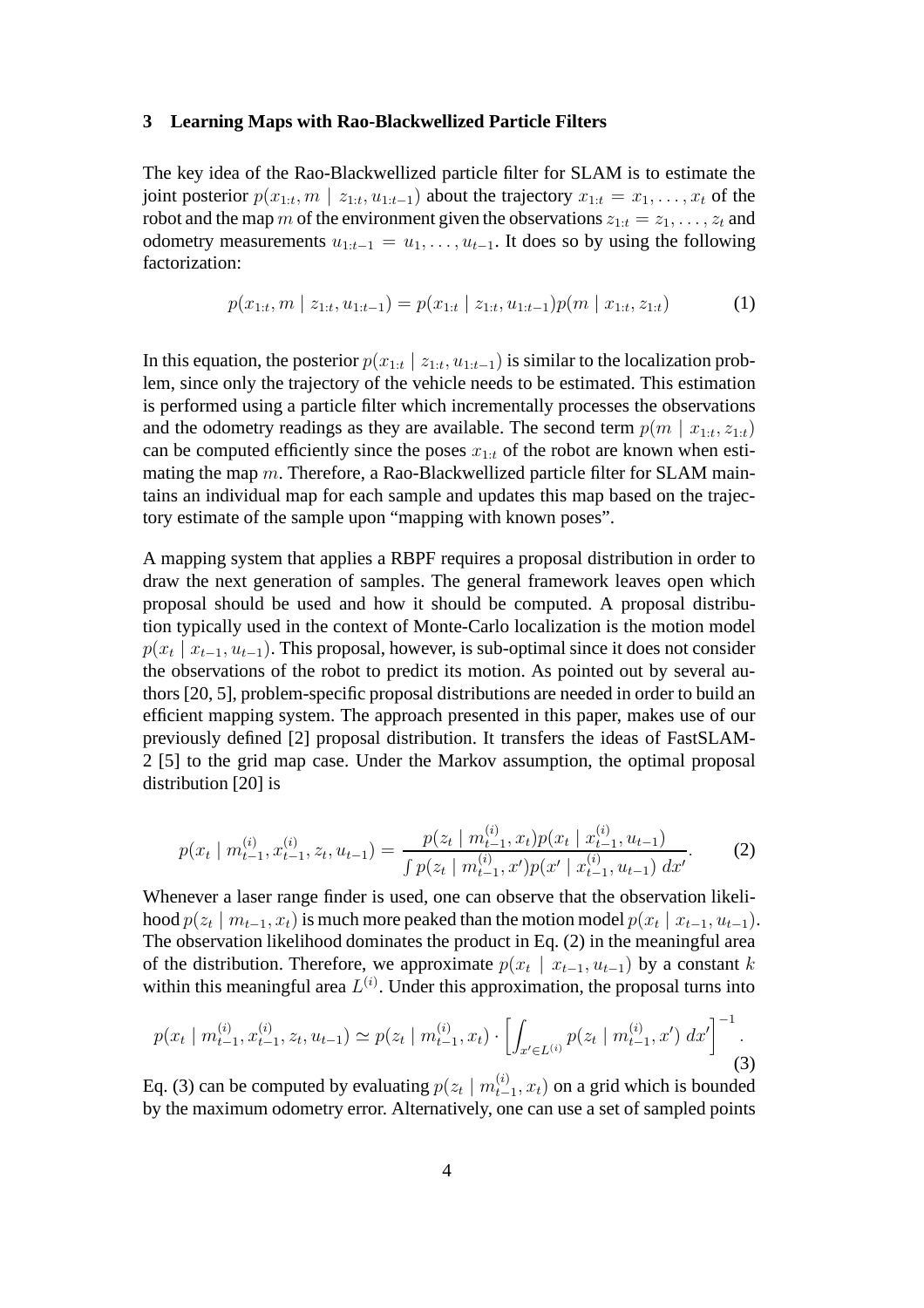${x_i}$  and then evaluate point-wise the observation likelihood. In order to efficiently sample the next generation of particles, one can approximate this distribution by a Gaussian. For each particle i, the parameters  $\mu_t^{(i)}$  and  $\Sigma_t^{(i)}$  of the Gaussian are computed as

$$
\mu_t^{(i)} = \frac{1}{\eta^{(i)}} \sum_{j=1}^K x_j \cdot p(z_t \mid m_{t-1}^{(i)}, x_j)
$$
\n(4)

$$
\Sigma_t^{(i)} = \frac{1}{\eta^{(i)}} \sum_{j=1}^K p(z_t \mid m_{t-1}^{(i)}, x_j) \cdot (x_j - \mu_t^{(i)}) (x_j - \mu_t^{(i)})^T.
$$
 (5)

Here  $\eta = \sum_{j=1}^K p(z_t \mid m_{t-1}^{(i)}, x_j)$  is a normalizer. Note that  $\mu_t^{(i)}$  and  $\Sigma_t^{(i)}$  are calculated for each particle individually which is computationally expensive but leads to an informed proposal distribution. This allows us to draw particles in an more accurate manner which seriously reduces the number of required samples.

#### **4 Speeding Up the Computation of the Proposal**

The problem of the method presented above is the computational complexity of the informed proposal distribution since it has to be done for each sample individually. As a result, such a mapping system runs online only for small particle sets. Furthermore, each particle maintains a full grid map which requires to store large grid structures in the memory. To overcome this limitation, we present a way to utilize intermediate results in order to efficiently determine the proposal for the individual samples. Our implementation extends the open-source implementation [21] of the mapping system of Grisetti *et al.* [2] which originally makes use of the proposal distribution presented in the previous section.

The proposal distribution is needed to model the relative movement of the vehicle under uncertainty. In most situations, this uncertainty is similar for all samples within one movement. It therefore makes sense to use the same uncertainty to propagate the particles. We derive a way to sample multiple particles from the same proposal. As a result, the time consuming computation of the proposal distribution can be carried out for a few particles that are representatives for groups of similar samples.

Furthermore, we observed that local maps which are represented in a particlecentered coordinate frame look similar for many samples. We therefore present a compact map model in which multiple particles can share their local maps. Instead of storing a full grid map, each sample maintains only a set of reference frames for the different local maps. This substantially reduces the memory requirements of the mapping algorithm.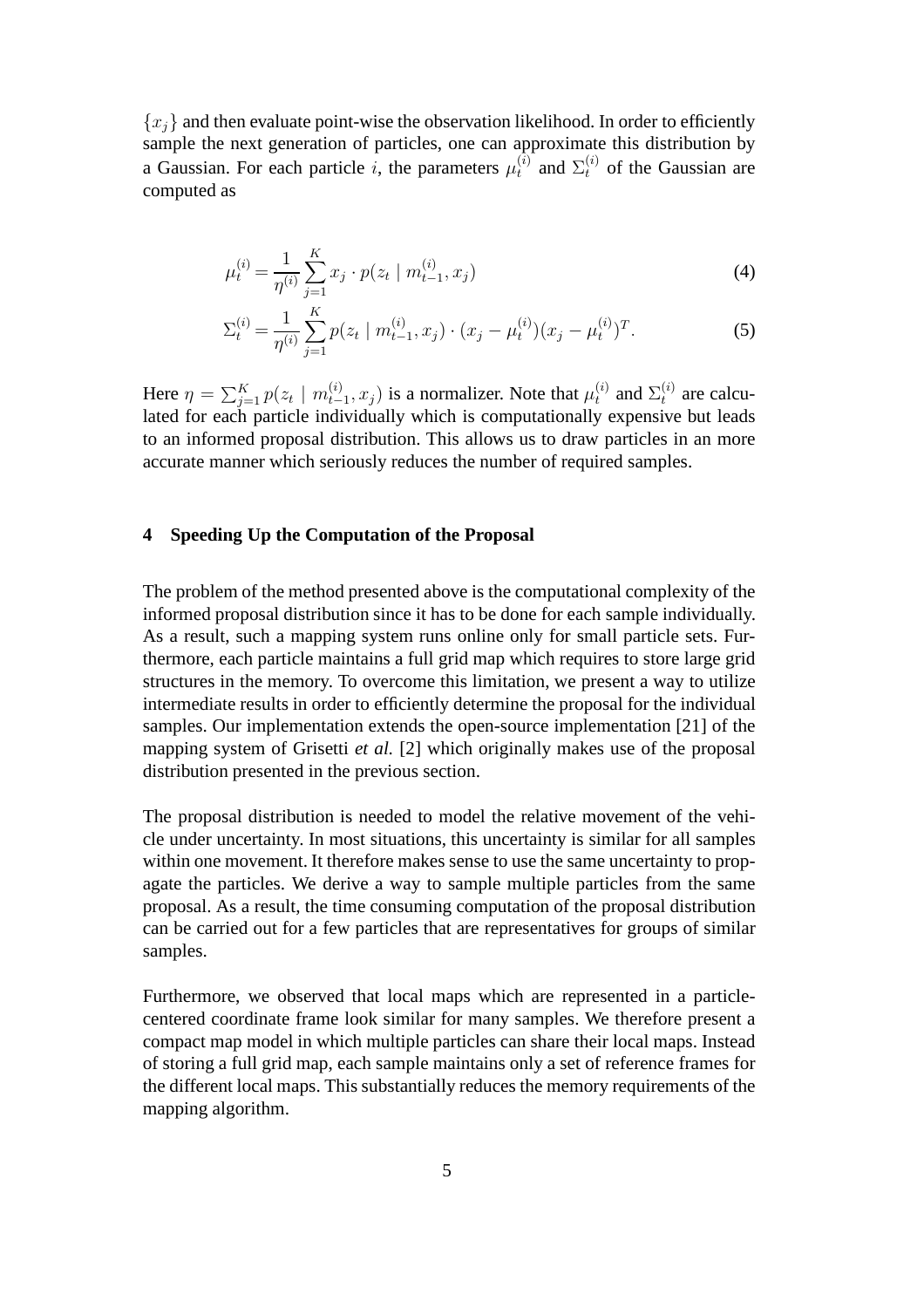#### *4.1 Different Situations During Mapping*

Before we derive our new proposal distributions, we start with a brief analysis of the behavior of a RBPF. One can distinguish three different types of situations during mapping:

- The robot is moving through *unknown* areas,
- is moving through *known* areas, or
- is *closing a loop*. Here, closing a loop means that the robot first moves through unknown areas and then reenters known terrain. It can be seen as moving along a so far non traversed shortcut from current pose of the robot to an already known area (see also [22]).

In each of those situations, the filter behaves differently. Whenever the robot is moving through unknown terrain, the uncertainty about the pose of the robot grows. This is due to the fact that the errors are accumulated along the trajectory. The resulting uncertainty can only be bounded by observations which cover a (partially) known region.

In the second case, a map of the surroundings of the robot is known and in this way the SLAM problem turns into a localization problem which is typically easier to handle. Whenever the robot is closing a loop, the particle cloud is often widely spread. By reentering known areas, the filter can typically determine which particles are consistent with their own map and which are not. As a result, such a situation leads to an unbalanced distribution of particle weights. The next resampling action then eliminates a series of unlikely hypotheses and the uncertainty decreases.

For each of these three situations, we will present a proposal distribution that needs to be computed only for a small set of representatives rather than for all particles. Throughout this paper, we make the following three assumptions.

- **Assumption 1** The current situation is known, which means that the robot can determine whether it is moving through unknown terrain, within a known area, or is closing a loop.
- **Assumption 2** The corresponding local maps of two samples are similar if considered in a particle-centered reference frame. In the following, we refer to this property as *local similarity* of the maps.
- **Assumption 3** An accurate algorithm for pose tracking is used and the observations are affected by a limited sensor noise.

## *4.2 Computing the Proposal for Unknown Terrain*

For proximity sensors like laser range finders, the observations of the robot cover only a local area around the robot. As a result, we only need to consider the sur-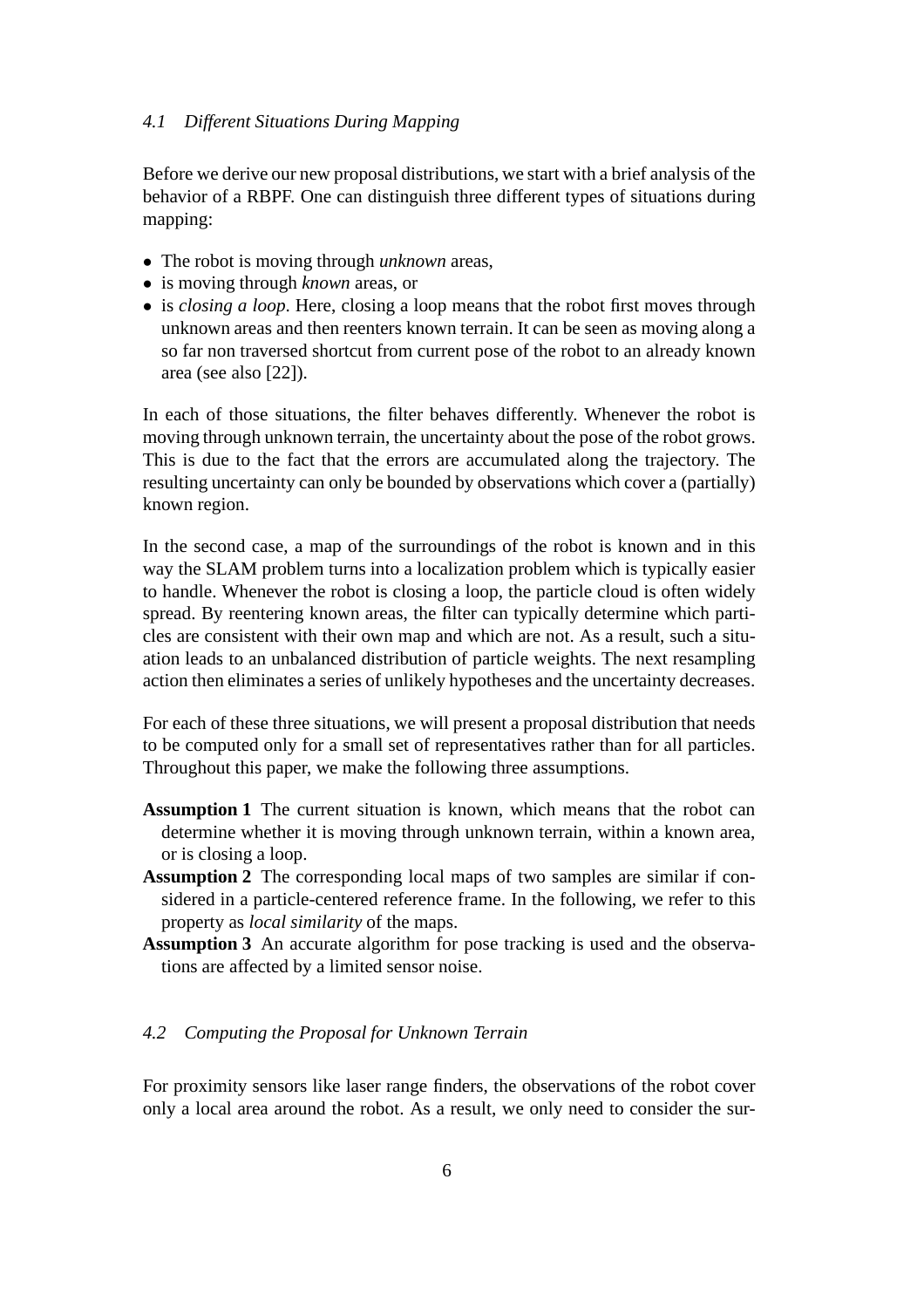

Figure 1. Image (a) depicts the pose of a particle, its local map, and the computed proposal which represented by the blue/dashed ellipse. Image (b) illustrates the proposal distribution represented in the ego-centric reference frame of that sample. Image (c) shows a second particle and its map. By carrying out a coordinate transform, the proposal of the first particle can be used by the second particle as long as their maps are (locally) similar (d).

roundings of the robot when computing the proposal distribution. Let  $\tilde{m}_{t-1}^{(i)}$  refer to the local map of particle i around its previous pose  $x_{t-1}^{(i)}$ . In the surroundings of the robot, we can approximate

$$
p(x_t | m_{t-1}^{(i)}, x_{t-1}^{(i)}, z_t, u_{t-1}) \simeq p(x_t | \tilde{m}_{t-1}^{(i)}, x_{t-1}^{(i)}, z_t, u_{t-1}). \tag{6}
$$

Let  $\oplus$  and  $\ominus$  be the standard pose compounding operators (see [16]):  $a \ominus b$  is an operator that translates all the points in the domain of the function  $a$  so that the new origin of the domain of  $a$  is  $b$  and  $\oplus$  is its inverse. The local similarity between maps (Assumption 2) allows us to write  $\tilde{m}_{t-1}^{(i)} \oplus x_{t-1}^{(i)} \simeq \tilde{m}_{t-1}^{(j)} \oplus x_{t-1}^{(j)}$ . In this case, the proposal distribution for different particles are similar if transformed to an egocentric reference frame

$$
p(x_t \ominus x_{t-1}^{(j)} \mid \tilde{m}_{t-1}^{(j)}, x_{t-1}^{(j)}, z_t, u_{t-1}) \simeq p(x_t \ominus x_{t-1}^{(i)} \mid \tilde{m}_{t-1}^{(i)}, x_{t-1}^{(i)}, z_t, u_{t-1}).
$$
 (7)

As a result, we can determine the proposal for a particle  $j$  by computing the proposal in the reference frame of particle  $i$  and then translating it to the reference frame of particle j

$$
p(x_t | \tilde{m}_{t-1}^{(j)}, x_{t-1}^{(j)}, z_t, u_{t-1}) \simeq p(x_{t-1}^{(j)} \oplus (x_t \ominus x_{t-1}^{(i)}) | \tilde{m}_{t-1}^{(i)}, x_{t-1}^{(i)}, z_t, u_{t-1}).
$$
 (8)

This computation is illustrated in Figure 1. It shows how to transform a proposal between particles. The complex proposal computation needs to be performed only once and can then be translated to the reference frame of the other particles.

## *4.3 Computing the Proposal for Already Visited Areas*

Whenever the robot moves through known areas, each particle stays localized in its own map according to Assumption 3. To update the new pose of each particle while the robot moves, we choose the pose  $x_t$  that maximizes the likelihood of the observation around the pose predicted by odometry

$$
x_t^{(i)} = \operatorname*{argmax}_{x_t} p(x_t \mid \tilde{m}_{t-1}^{(i)}, x_{t-1}^{(i)}, z_t, u_{t-1}).
$$
\n(9)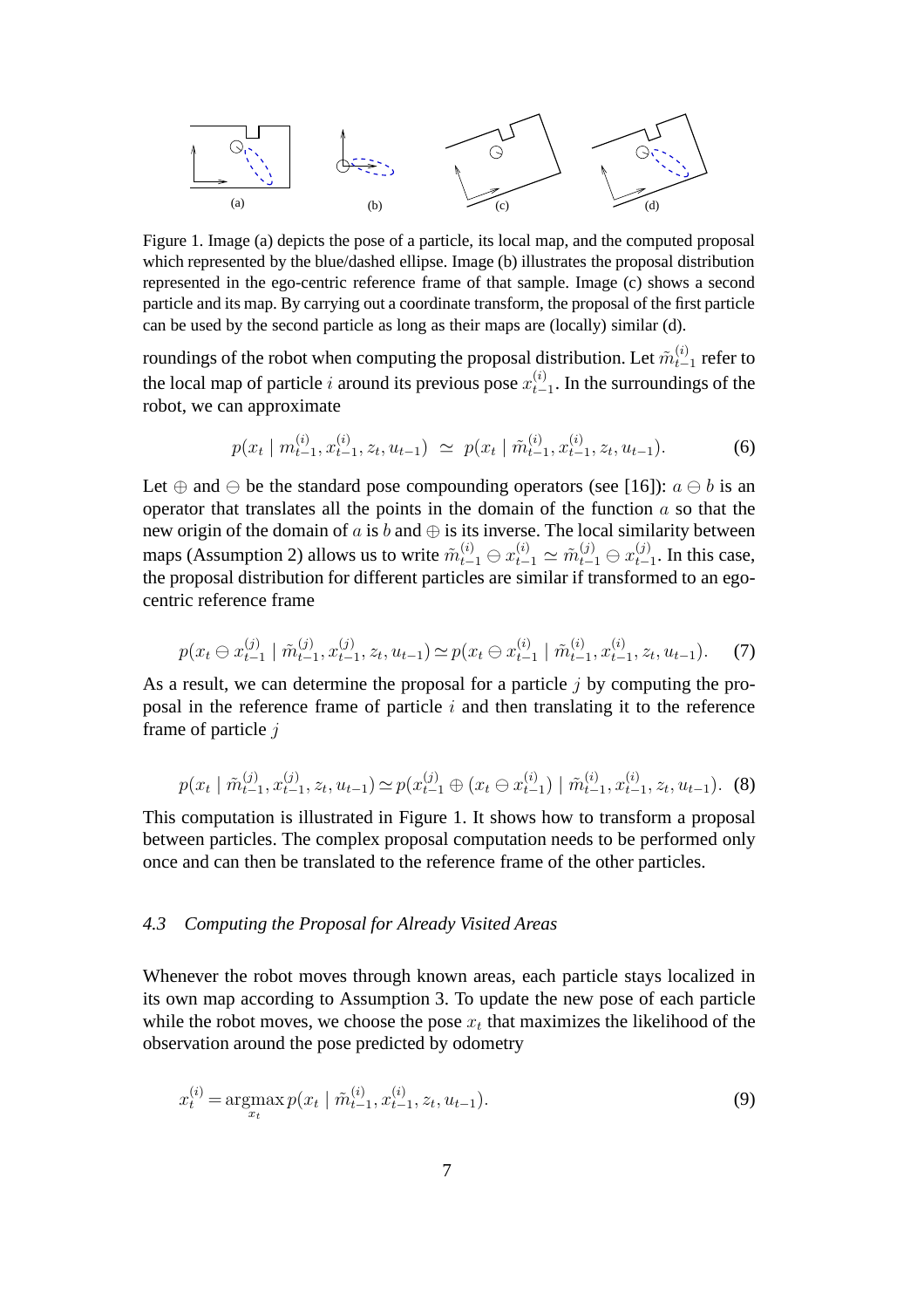Analog to Eq. (6)-(8), we can express the proposal of particle  $i$  using the one of particle *i*. The only difference is that we do not apply the  $oplus$  and  $\ominus$  operators based on the poses of the samples. Instead, the operators are applied based on the particle dependent reference frames  $l^{(i)}$  and  $l^{(j)}$  of the local maps. These reference frames were established whenever the robot visits the corresponding area for the first time. This results in

$$
p(x_t | \tilde{m}_{t-1}^{(j)}, x_{t-1}^{(j)}, z_t, u_{t-1}) \simeq p(l^{(j)} \oplus (x_t \ominus l^{(i)}) | \tilde{m}_{t-1}^{(i)}, x_{t-1}^{(i)}, z_t, u_{t-1}).
$$
 (10)

Combining Eq. (9) and Eq. (10) leads to

$$
x_t^{(j)} = \underset{x_t}{\operatorname{argmax}} p(x_t \mid \tilde{m}_{t-1}^{(j)}, x_{t-1}^{(j)}, z_t, u_{t-1})
$$
\n
$$
\simeq \underset{x_t}{\operatorname{argmax}} p(l^{(j)} \oplus (x_t \ominus l^{(i)}) \mid \tilde{m}_{t-1}^{(i)}, x_{t-1}^{(i)}, z_t, u_{t-1}) = l^{(j)} \oplus (x_t^{(i)} \ominus l^{(i)}). (12)
$$
\n(11)

Under the Assumptions 2 and 3, we can estimate the poses of all samples according to Eq. (12) (while moving through known areas). In this way, the complex computation of an informed proposal needs to be done only once.

#### *4.4 Computing the Proposal When Closing a Loop*

In contrast to the two situations described before, the computation of the proposal is more complex in case of a loop-closure. This is due to the fact that Assumption 2 (local similarity) is typically violated even for subsets of particles. Let us assume that the particle cloud is widely spread when the loop is closed. Typically, the individual samples reenter the previously mapped terrain at different locations. This results in different hypotheses about the topology of the environment and definitively violates Assumption 2. Dealing with such a situation, requires additional effort in the estimation process.

Whenever a particle i closes a loop, we consider that the map  $\tilde{m}_{t-1}^{(i)}$  of its surroundings consists of two components. Let  $m_{\text{loop}}^{(i)}$  refer to the map of the area, the robot seeks to reenter. Then,  $m_{\text{local}}^{(i)}$  is the map constructed from the most recent measurements without the part of the map that overlaps with  $m_{\text{loop}}^{(i)}$ . Since those two maps are disjoint and under the assumption that the individual grid cells are independent, we can use a factorized form for our likelihood function

$$
p(z_t | x_t, m_{\text{local}}^{(i)}, m_{\text{loop}}^{(i)}) \propto p(z_t | x_t, m_{\text{local}}^{(i)}) \cdot p(z_t | x_t, m_{\text{loop}}^{(i)}).
$$
 (13)

For efficiency reasons, we use only the local map  $m_{\text{local}}^{(i)}$  to compute the proposal and do not consider  $m_{\text{loop}}^{(i)}$ . This procedure is valid but requires to adapt the weight computation. According to the importance sampling principle, this leads to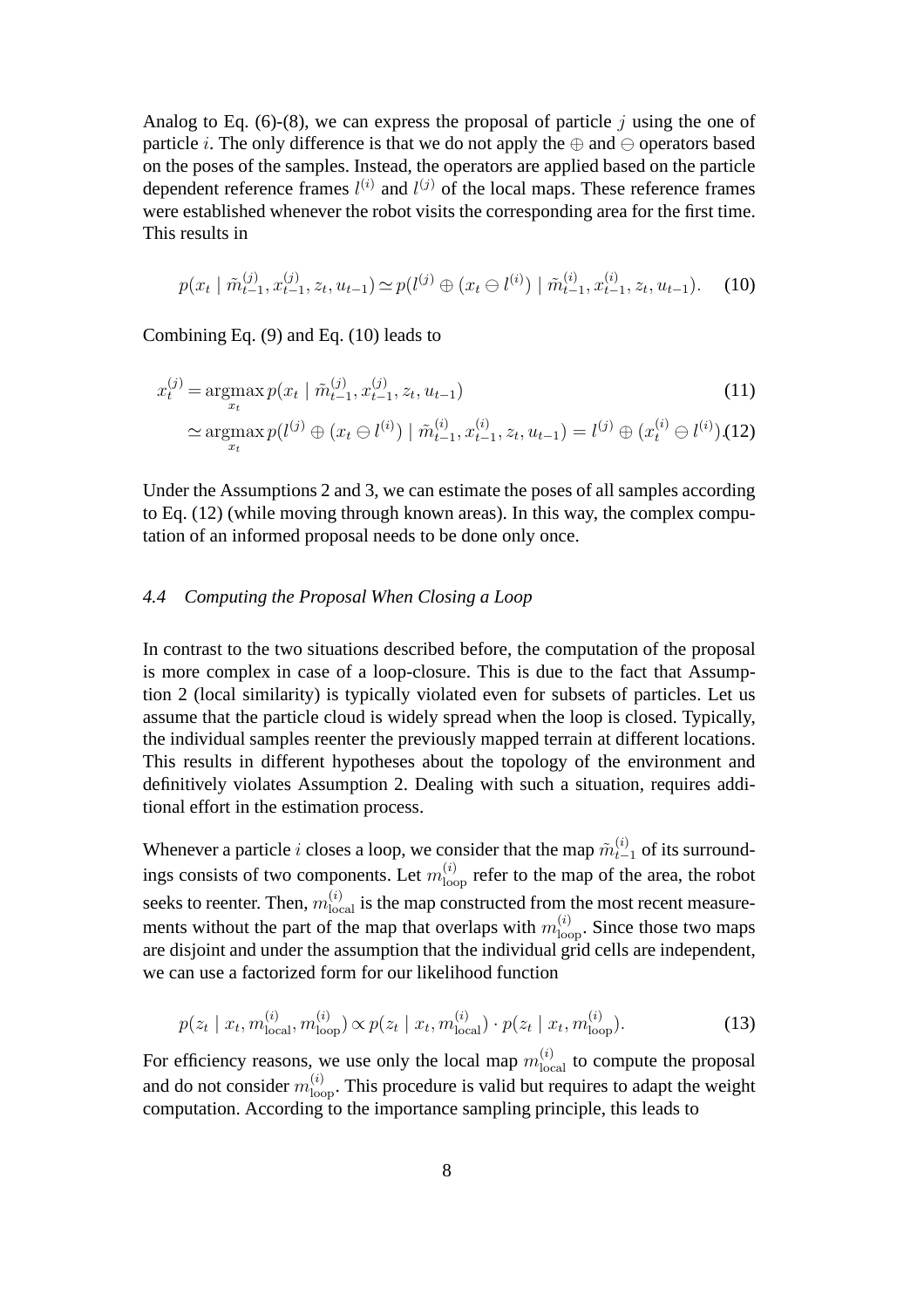$$
w_t^{(i)} = w_{t-1}^{(i)} \cdot \frac{p(x_t^{(i)} \mid z_t, x_{t-1}^{(i)}, m_{\text{local}}^{(i)}, m_{\text{loop}}^{(i)}, u_{t-1})}{p(x_t^{(i)} \mid z_t, x_{t-1}^{(i)}, m_{\text{local}}^{(i)}, u_{t-1})}
$$
(14)

$$
=w_{t-1}^{(i)} \cdot \frac{\eta_1^{(i)} p(z_t \mid x_t^{(i)}, m_{\text{local}}^{(i)}) p(z_t \mid x_t^{(i)}, m_{\text{loop}}^{(i)})}{\eta_2^{(i)} p(z_t \mid x_t^{(i)}, m_{\text{local}}^{(i)})}
$$
(15)

$$
=w_{t-1}^{(i)} \cdot p(z_t \mid x_t^{(i)}, m_{\text{loop}}^{(i)}) \frac{\eta_1^{(i)}}{\eta_2^{(i)}},\tag{16}
$$

where  $\eta_1$  and  $\eta_2$  are normalization factors resulting from Bayes' rule.

Note that the computation of the proposal in case of a loop-closure is more expensive than in the two other situations. Fortunately, loop-closing situations occur rarely. The robot has to travel through unknown and eventually known terrain for a comparably long period of time before a loop-closure can occur.

#### *4.5 Approximative Importance Weight Computation*

We observed in practical experiments that the normalizing factors  $\eta_1$  and  $\eta_2$  in Eq. (16) have only a minor influence on the overall weight. In order to speed up the computation of the importance weights, we approximate Eq. (16) by

$$
w_t^{(i)} \simeq w_{t-1}^{(i)} \cdot p(z_t | x^{(i)}, m_{\text{loop}}^{(i)})
$$
\n(17)

in which the normalizing factors are neglected. This is significantly faster to compute and as we will demonstrate in the experiments leads to almost identical importance weights.

#### **5 Achieving Situation Estimation, Local Similarity, and Pose Tracking**

All of the derivations made in the previous section require that the robot knows whether it is moving through unknown terrain, through a previously mapped area, or is currently closing a loop (Assumption 1). Here, we describe how to distinguish the different cases. Detecting the first two situations can be done in a straightforward way by comparing the area covered by the current observation given the particle pose and the map constructed so far.

In general, it is more difficult to decide whether or not the robot is closing a loop. To detect loop closures, we apply the approach proposed by Stachniss *et al.* [22]. We use a dual representation consisting of a topologic map that models the trajectory of the vehicle and a grid map. By comparing both representations, one is able to accurately determine whether or not a robot is closing a loop.

Assumption 2 (local similarity) typically holds only up to the first loop closure but is then violated. By explicitly modeling the different topological hypotheses, it is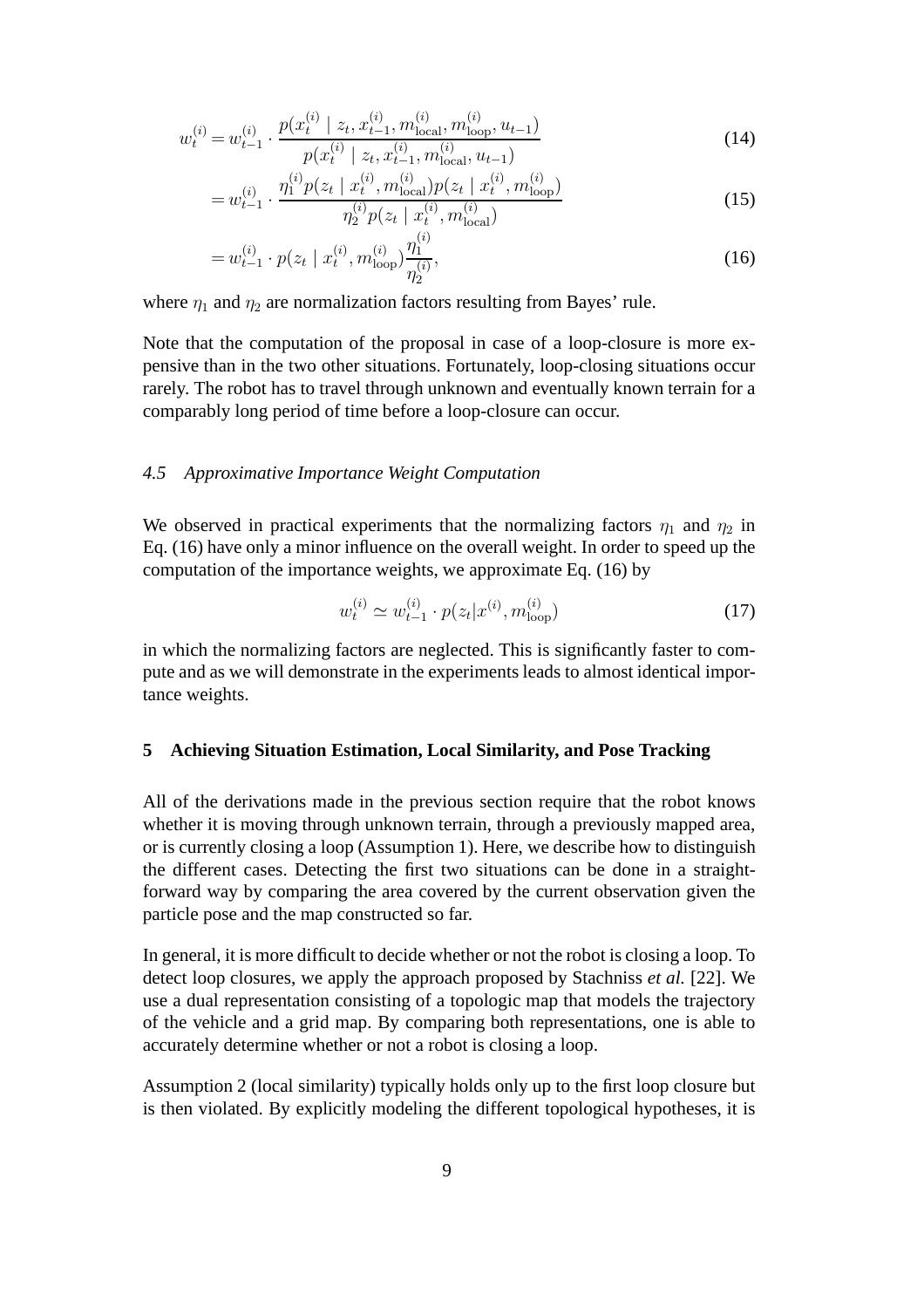

Figure 2. The left image depicts a cluster while the robot is approaching a loop-closure. The shown particle cluster splits up into three different clusters (topology hypotheses) as depicted in the right image.

still possible to represent the posterior in an appropriate way. To achieve local similarity, we introduce the notion of a *particle cluster* which describes a subset of particles for which the assumption of local similarity between maps holds. Ambiguities in the posterior can then be modeled using multiple particle clusters.

In the beginning of the mapping process, we start with a single cluster, but after closing a loop, multiple topology hypotheses typically occur. In this situation, the cluster needs to be split up. Therefore, we determine which particle belongs to which topological hypothesis in order to form new clusters. In our current implementation, we group the samples according to their Euclidian distance to the different nodes in their own graph structure of reference frames. For each particle, we first determine the list of nodes in the field of view of that sample. We order this list according to the Euclidian distance from the pose represented by the sample to the corresponding node. Then, a cluster is given by the samples which have the same list of nodes. An example which illustrates how new clusters arise in case of a loop-closure is depicted in Figure 2. Note that we currently do not merge clusters. Throughout our experiments, we observed that multiple particle clusters are created when closing a loop. The actual number ranges up to 50. However, after a few iterations only a small number of clusters (typically up to five) survive.

In our current implementation, we represent a map as a set of local maps also called patches. A global map for a given particle can be obtained by specifying the location of each patch within a global reference frame. Each sample therefore has to store only a list of reference frames  $l_n^{(i)}$  for the patches. In this way, the individual patches  $P_1, \ldots, P_N$  need to be stored only once per cluster. The map of particle i can be computed by  $m^{(i)} = \bigcup_n l_n^{(i)} \oplus \mathcal{P}_n$ .

Within one particle cluster, the local maps of each particle fulfills the assumption of local similarity. Therefore, they can share their patches. This results in a more compact representation compared to storing individual grid maps. In our current mapping system, we used a graph structure where each node is a reference to the corresponding patch. Furthermore, the state vector  $s_t^{(i)}$  and the clusters  $\mathcal{C}_k$  are rep-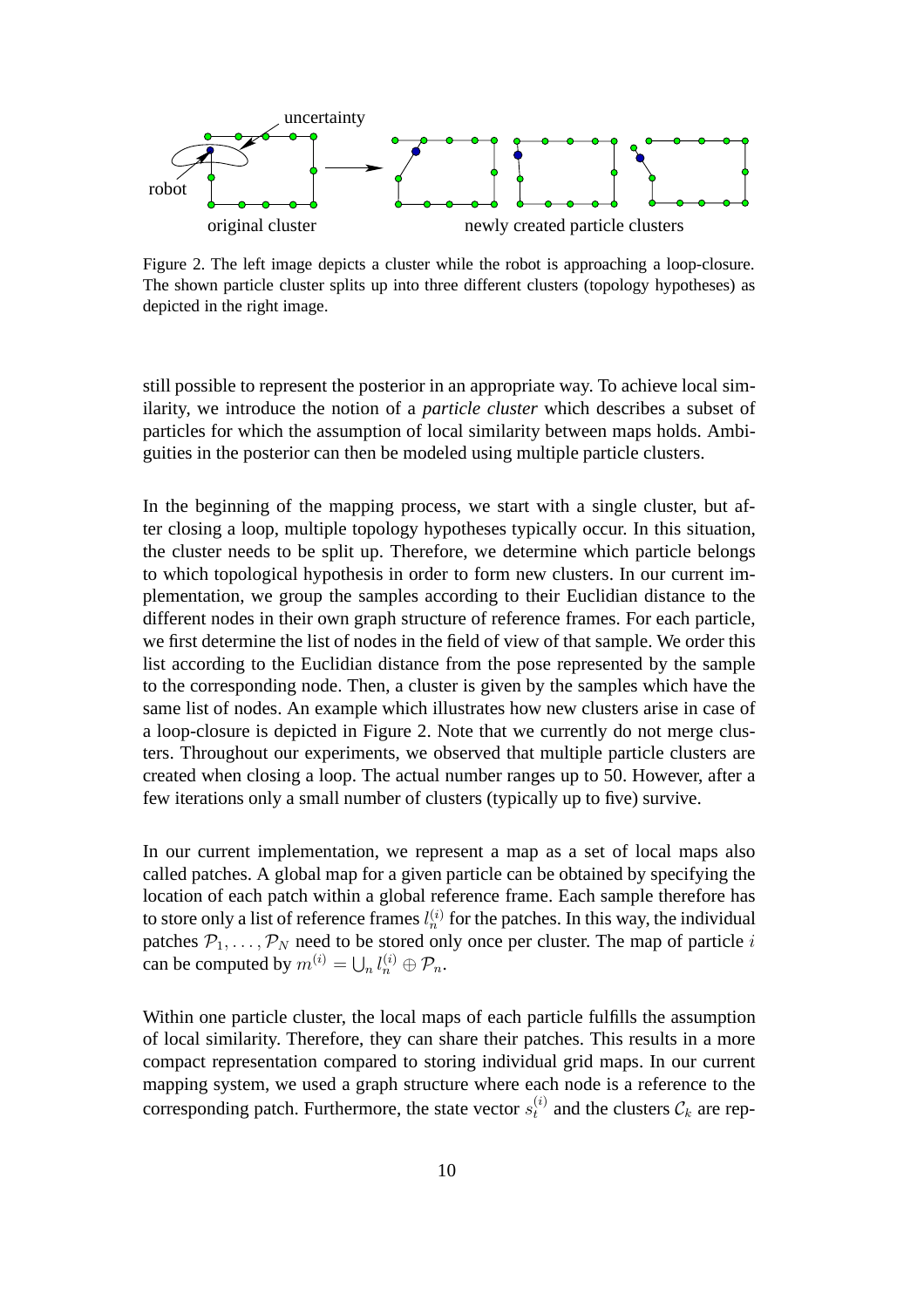

Figure 3. Learned map of the MIT Killian Court, the Intel Research lab, and the ACES dataset using our approach.

resented as

$$
s_t^{(i)} = \left\langle \underbrace{x_t^{(i)}}_{\text{robot pose cluster ID}} , \underbrace{k}_{\text{patch locations}} , \underbrace{l_1^{(i)}, \dots, l_{N_k}^{(i)}}_{\text{potitors to patches}} \right\rangle \cdot \underbrace{e_{l,m}}_{\text{graph edges}} \right\rangle. \tag{18}
$$

Note that the number  $N_k$  of patches does not grow with the length of the trajectory traveled by the robot. It grows with the number of relevant patches which is related to the size of the environment.

To fulfill Assumption 3, we apply an incremental scan alignment technique based on laser range finder data. The experiments presented in this paper indicate that this setup/implementation is sufficient to satisfy the three assumptions. As a result, we obtain a mapping system which provides highly accurate maps in a fast and memory efficient manner.

### **6 Experiments**

In this section, we present experiments performed on real robot datasets which are commonly used within the robotics community. In the first experiment, we corrected several log files using our approach. The left image of Figure 3 depicts the resulting map of the MIT Killian Court. This is a challenging dataset, since the environment is large (it took 2.5h to record this log file) and contains several nested loops which can rise the problem of particle depletion. As shown in the figure, the map does not contain any inconsistencies like for example double walls. Comparable results have been obtained using the Intel Research, the Austin ACES dataset, shown in the same figure.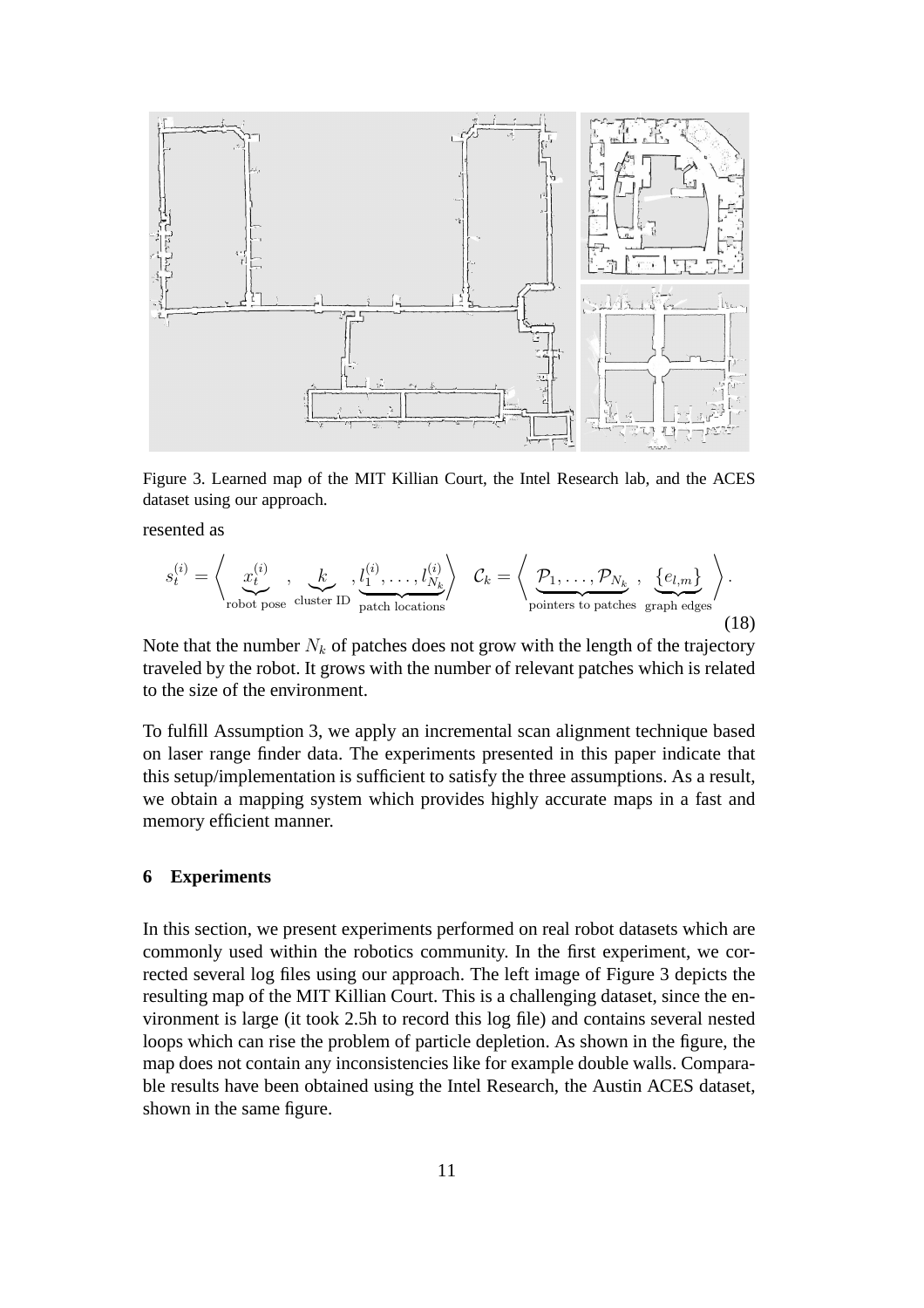Table 1

|              | #particles | execution time    | max. memory |
|--------------|------------|-------------------|-------------|
| our approach | 2,000      | $51$ min          | 210 MB      |
| our approach | 1,000      | $41$ min          | 180 MB      |
| our approach | 500        | $30 \text{ min}$  | 165 MB      |
| RBPF of [21] | 150        | (memory swapping) | $2.9$ GB    |
| RBPF of [21] | 80         | 300 min           | $1.5$ GB    |
| RBPF of [21] | 50         | $190 \text{ min}$ | 1 GB        |

Comparison of memory and computational resources for the MIT dataset using a PC with a 1.3 GHz CPU.

The second experiment is designed to show the advantages of our approach compared to a RBPF-based mapper without our optimizations. For this comparison, we used the open-source mapper provided in [21]. We compared the overall time, needed to correct the MIT Killian Court dataset and the memory used to store the maps. This was done using a (comparably slow) PC with a 1.3 GHz CPU and 1.5 GB RAM. The results of both mapping approaches are summarized in Table 1. In our current implementation, the filter update for *each cluster* takes in average 20 ms when moving through known terrain and 200 ms when moving through unknown terrain. When actually closing a loop, *each particle* requires approximatively 2 ms of execution time while the check for the closure takes around 0.3 ms per sample.

Since the approximated proposal is not as accurate as the original one, we need more particles to achieve the same robustness in filter convergence and quality of the resulting maps. However, we can maintain more than one order of magnitude more particles while requiring less runtime and memory. In all our experiments, this sufficiently accounted for the less accurately drawn samples.

The savings on runtime are mainly caused by transforming an already computed proposal distribution so that it can be used for several particles instead of computing it from scratch each time. The memory savings are due to the fact that all particles within a cluster can share a their local grid maps. Furthermore, the memory usage and runtime of our approach grows comparably slow when increasing the number of particles. The reason is that the complexity of our filter grows mainly with the number of topological hypotheses (particle clusters) which need to be maintained and only indirectly with the number of samples. Note that the *maximum* memory required by our approach is considerably higher than the amount of memory typically used. There exist a few peaks in the memory usage which arise from a loop closure where several clusters are temporarily created but deleted after a few steps (compare Figure 4). The typical memory usage is around 20% of the maximum usage.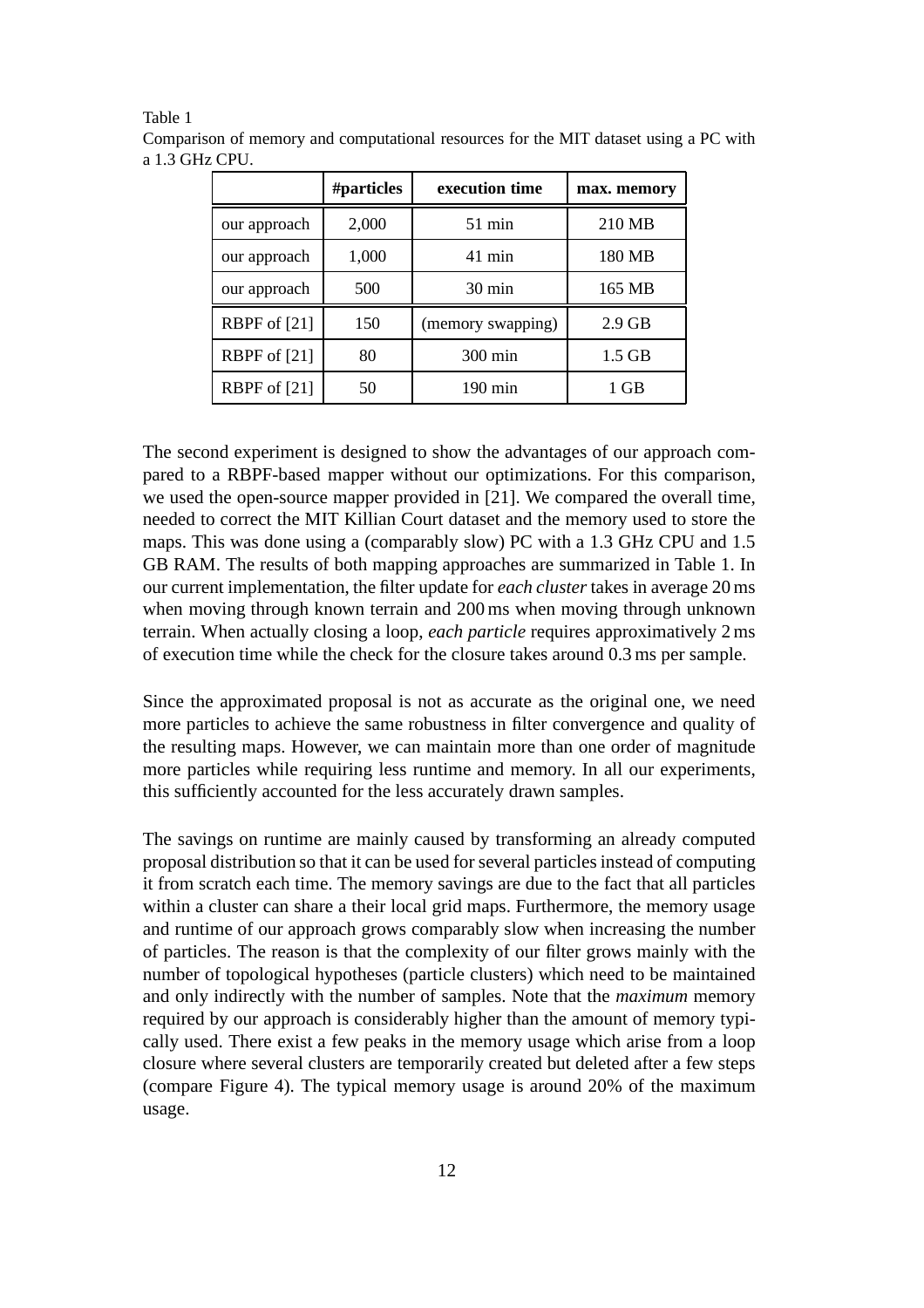

Figure 4. This plot depicts the number of patches in the memory and the number of clusters over time for the MIT dataset using 1.500 particles.



Figure 5. Difference in the particle weights caused the approximative computation for three different samples during a loop-closure. The left and middle image show typical results, the right one depicts the one of the worst results during our experiments.

Figure 4 depicts the number of patches that need to be stored and the number of clusters during the estimation process of the MIT dataset with 1,500 particles. As can be seen, the number of clusters is typically small until a loop closure occurs. At this point, the number of clusters increases. However, after a short period of time most of the clusters vanish.

The last experiment evaluates the error introduced by our approximative importance weight computation when closing a loop. As presented in Eq. (17), we ignore the normalization factors to achieve a faster estimation. We analyzed the loopclosing actions and in most situations the approximation error was small. Figure 5 depicts the differences between the sound computation and our approximation for three different particles during a loop closure. For a more quantitative evaluation between both methods, we computed the KL-divergence (KLD) between the distribution of the importance weights in both cases. It turned out, that the average KLD was only 0.02 (a KLD of 0 means that the distributions are equal and the higher the value the more different are the distributions). Substantiated by the good approximation quality, we ignore the evaluation of  $\eta_1$  and  $\eta_2$  when computing the particle importance weight.

## **7 Conclusion**

In this paper, we presented efficient optimizations for Rao-Blackwellized particle filters applied to solve the SLAM problem on grid maps. We are able to update the complex posterior requiring substantially less computational and memory re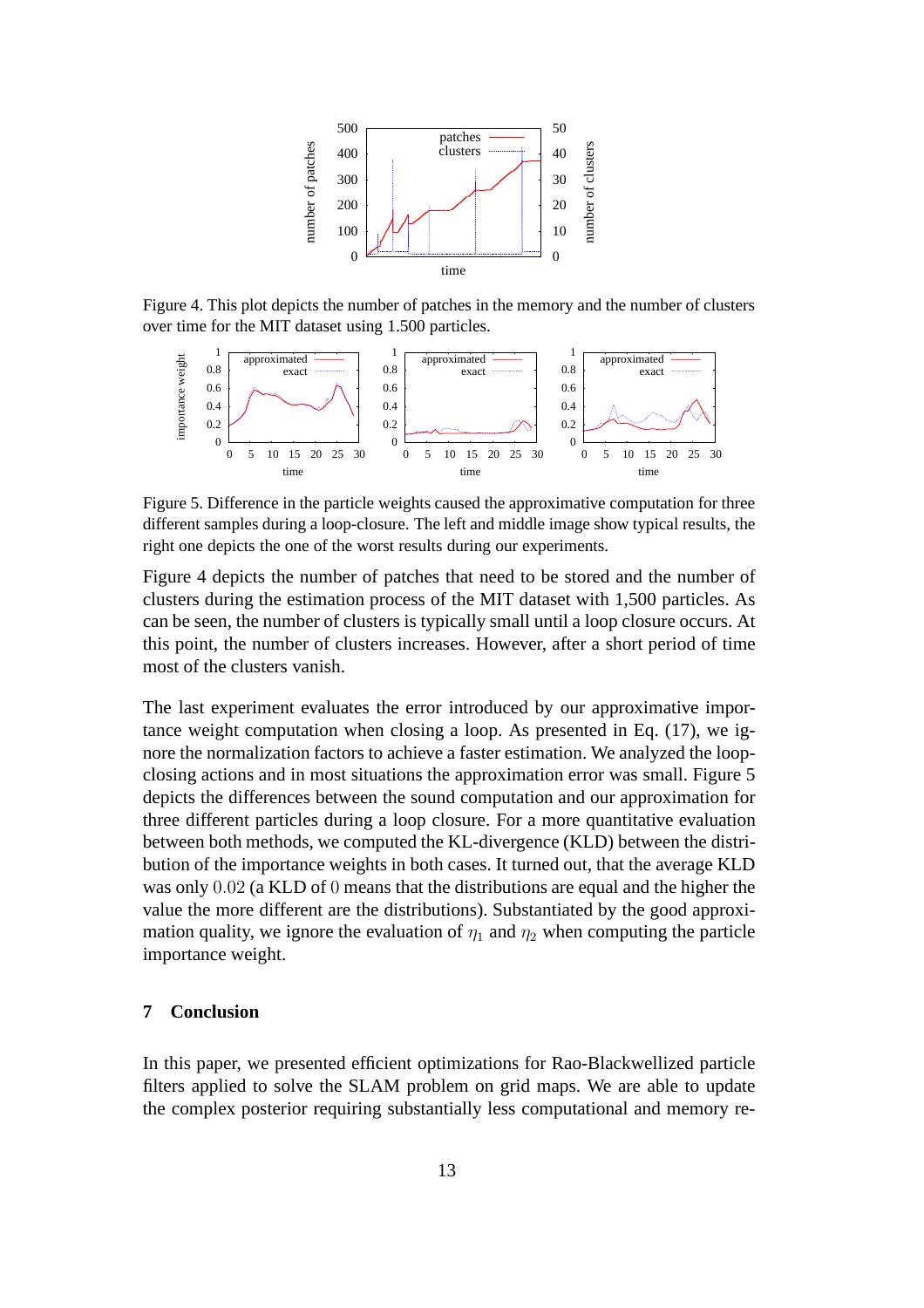sources. This is achieved by performing the computations only for a set of representatives instead of for all particles. We extended a state-of-the-art mapping system in a way that the computation of the proposal distribution is significantly faster and needs only a fraction of the memory resources. The key idea is that clusters of particles can share large parts of their map model as well as an informed proposal distribution used to draw the next generation of particles.

With our optimizations, we are able to maintain more than one order of magnitude more samples and at the same time require less memory and computational resources compared to other state-of-the-art mapping techniques using Rao-Blackwellized particle filters. With this comparably high number of particles that we are able to maintain, we can compensate for the errors introduced by our approximations. Our approach has been implemented, tested, and evaluated based on real robots and standard log files used within the SLAM community to demonstrate the accuracy and benefits of our system.

### **Acknowledgment**

This work has partly been supported by the German Research Foundation (DFG) under contract number SFB/TR-8 (A3), and by the EC under contract number FP6- 004250-CoSy and FP6-IST-027140-BACS. The authors would like to acknowledge Mike Bosse and John Leonard for providing us the dataset of the MIT Killian Court, Patrick Beeson for the ACES dataset, and Dirk Hähnel for the Intel Research Lab.

#### **References**

- [1] A. Eliazar, R. Parr, DP-SLAM: Fast, robust simultainous localization and mapping without predetermined landmarks, in: Proc. of the Int. Conf. on Artificial Intelligence (IJCAI), Acapulco, Mexico, 2003, pp. 1135–1142.
- [2] G. Grisetti, C. Stachniss, W. Burgard, Improving grid-based slam with Rao-Blackwellized particle filters by adaptive proposals and selective resampling, in: Proc. of the IEEE Int. Conf. on Robotics & Automation (ICRA), Barcelona, Spain, 2005, pp. 2443–2448.
- [3] J.-S. Gutmann, K. Konolige, Incremental mapping of large cyclic environments, in: Proc. of the IEEE Int. Symposium on Computational Intelligence in Robotics and Automation (CIRA), Monterey, CA, USA, 1999, pp. 318–325.
- [4] D. Hähnel, W. Burgard, D. Fox, S. Thrun, An efficient FastSLAM algorithm for generating maps of large-scale cyclic environments from raw laser range measurements, in: Proc. of the IEEE/RSJ Int. Conf. on Intelligent Robots and Systems (IROS), Las Vegas, NV, USA, 2003, pp. 206–211.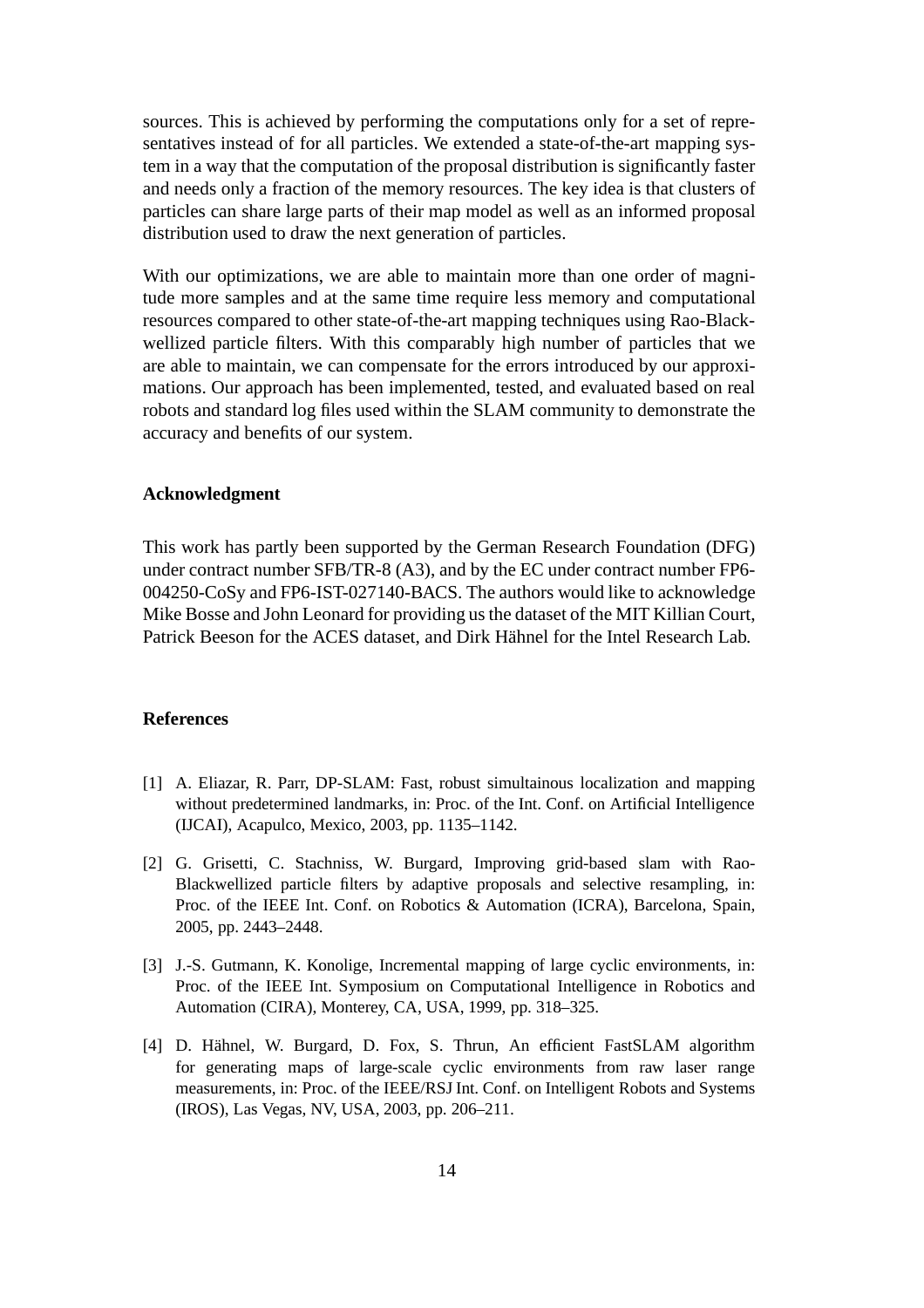- [5] M. Montemerlo, S. T. D. Koller, B. Wegbreit, FastSLAM 2.0: An improved particle filtering algorithm for simultaneous localization and mapping that provably converges, in: Proc. of the Int. Conf. on Artificial Intelligence (IJCAI), Acapulco, Mexico, 2003, pp. 1151–1156.
- [6] M. Montemerlo, S. Thrun, D. Koller, B. Wegbreit, FastSLAM: A factored solution to simultaneous localization and mapping, in: Proc. of the National Conference on Artificial Intelligence (AAAI), Edmonton, Canada, 2002, pp. 593–598.
- [7] K. Murphy, Bayesian map learning in dynamic environments, in: Proc. of the Conf. on Neural Information Processing Systems (NIPS), Denver, CO, USA, 1999, pp. 1015– 1021.
- [8] S. Thrun, Y. Liu, D. Koller, A. Ng, Z. Ghahramani, H. Durrant-Whyte, Simultaneous localization and mapping with sparse extended information filters, Int. Journal of Robotics Research 23 (7/8).
- [9] A. Doucet, J. de Freitas, K. Murphy, S. Russel, Rao-Blackwellized partcile filtering for dynamic bayesian networks, in: Proc. of the Conf. on Uncertainty in Artificial Intelligence (UAI), Stanford, CA, USA, 2000, pp. 176–183.
- [10] J. Leonard, H. Durrant-Whyte, Mobile robot localization by tracking geometric beacons, IEEE Transactions on Robotics and Automation 7 (4) (1991) 376–382.
- [11] R. Smith, M. Self, P. Cheeseman, Estimating uncertain spatial realtionships in robotics, in: I. Cox, G. Wilfong (Eds.), Autonomous Robot Vehicles, Springer Verlag, 1990, pp. 167–193.
- [12] J. Neira, J. Tardós, Data association in stochastic mapping using the joint compatibility test, IEEE Transactions on Robotics and Automation 17 (6) (2001) 890–897.
- [13] U. Frese, G. Hirzinger, Simultaneous localization and mapping a discussion, in: Proc. of the IJCAI Workshop on Reasoning with Uncertainty in Robotics, Seattle, WA, USA, 2001, pp. 17–26.
- [14] R. Eustice, M. Walter, J. Leonard, Sparse extended information filters: Insights into sparsification, in: Proc. of the IEEE/RSJ Int. Conf. on Intelligent Robots and Systems (IROS), Edmonton, Cananda, 2005, pp. 641–648.
- [15] M. Paskin, Thin junction tree filters for simultaneous localization and mapping, in: Proc. of the Int. Conf. on Artificial Intelligence (IJCAI), Acapulco, Mexico, 2003, pp. 1157–1164.
- [16] F. Lu, E. Milios, Globally consistent range scan alignment for environment mapping, Journal of Autonomous Robots 4 (1997) 333–349.
- [17] B. Lisien, D. S. D. Morales, G. Kantor, I. Rekleitis, H. Choset, Hierarchical simultaneous localization and mapping, in: Proc. of the IEEE/RSJ Int. Conf. on Intelligent Robots and Systems (IROS), Las Vegas, NV, USA, 2003, pp. 448–453.
- [18] M. Bosse, P. Newman, J. Leonard, S. Teller, An ALTAS framework for scalable mapping, in: Proc. of the IEEE Int. Conf. on Robotics & Automation (ICRA), Taipei, Taiwan, 2003, pp. 1899–1906.